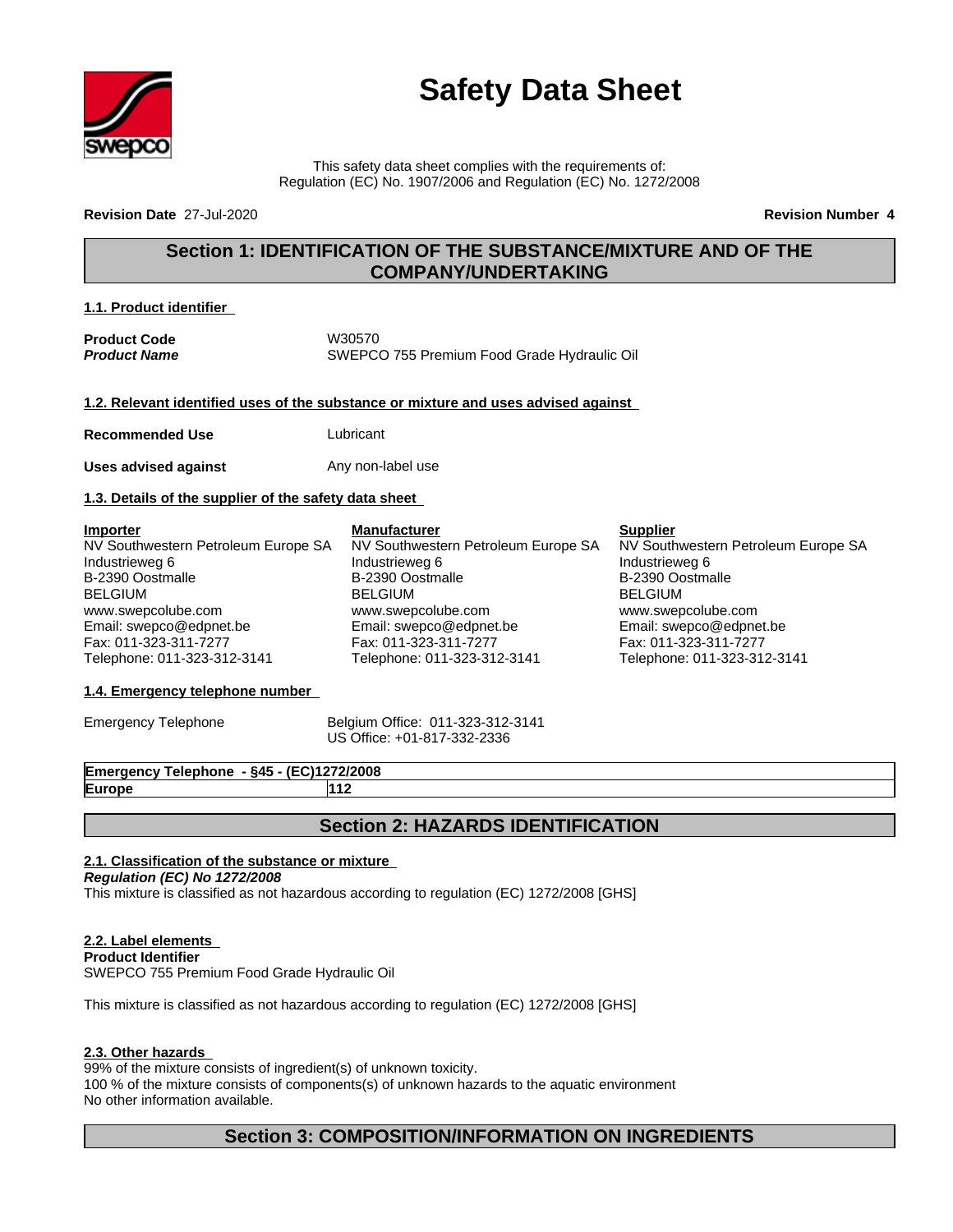#### **3.1 Substances**

Not applicable

#### **Full text of H- and EUH-phrases: see section 16**

This product does not contain candidate substances of very high concern at a concentration >=0.1% (Regulation (EC) No. 1907/2006 (REACH), Article 59)

### **Section 4: FIRST AID MEASURES**

#### **4.1. Description of first aid measures**

| <b>Inhalation</b>                                                               | Move to fresh air. If breathing is difficult, give oxygen. If not breathing, give artificial<br>respiration. If symptoms persist, call a physician. |
|---------------------------------------------------------------------------------|-----------------------------------------------------------------------------------------------------------------------------------------------------|
| <b>Skin Contact</b>                                                             | Wash off immediately with soap and plenty of water. If skin irritation persists, call a<br>physician.                                               |
| <b>Eye Contact</b>                                                              | Rinse thoroughly with plenty of water for at least 15 minutes and consult a physician.                                                              |
| <b>Ingestion</b>                                                                | Clean mouth with water and drink afterwards plenty of water.                                                                                        |
| 4.2. Most important symptoms and effects, both acute and delayed                |                                                                                                                                                     |
| <b>Symptoms</b>                                                                 | No other information available.                                                                                                                     |
| 4.3. Indication of any immediate medical attention and special treatment needed |                                                                                                                                                     |

**Notes to Physician** Treat symptomatically.

# **Section 5: FIRE FIGHTING MEASURES**

### **5.1. Extinguishing media**

#### **Suitable Extinguishing Media**

Foam. Dry chemical or CO2. Cool containers with flooding quantities of water until well after fire is out.

#### **Unsuitable Extinguishing Media**

Do not scatter spilled material with high pressure water streams.

#### **5.2. Special hazards arising from the substance or mixture**

Thermal decomposition can lead to release of irritating gases and vapors.

#### **Hazardous Combustion Products**

Hydrogen sulfide (H2S) may be produced above 250° F (121° C). Decomposition and combustion products may be toxic.

#### **5.3. Advice for firefighters**

Wear self-contained breathing apparatus and protective suit. Use personal protective equipment as required.

# **Section 6: ACCIDENTAL RELEASE MEASURES**

#### **6.1. Personal precautions, protective equipment and emergency procedures**

**Personal Precautions** Ensure adequate ventilation.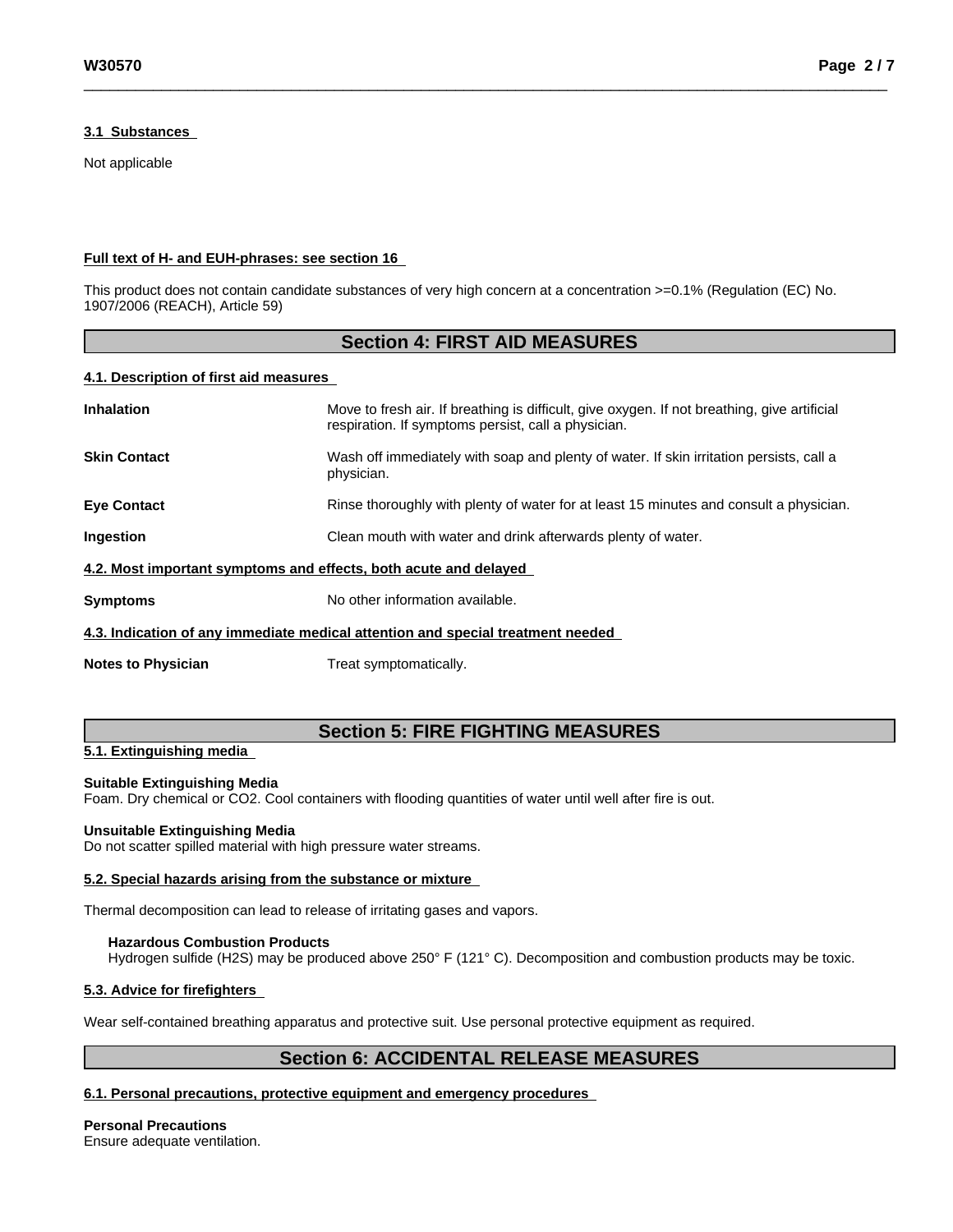#### **For emergency responders**

Use personal protection recommended in Section 8.

#### **6.2. Environmental precautions**

Do not allow material to contaminate ground water system. Prevent product from entering drains. Do not flush into surface water or sanitary sewer system.

#### **6.3. Methods and material for containment and cleaning up**

| <b>Methods for Containment</b> | Prevent further leakage or spillage if safe to do so. Use inert absorbent materials to confine |
|--------------------------------|------------------------------------------------------------------------------------------------|
|                                | spills and absorb spill.                                                                       |
|                                |                                                                                                |

**Methods for Clean-up** Take up mechanically and collect in suitable container for disposal.

#### **6.4. Reference to other sections**

See section 8 for more information. See section 13 for more information.

# **Section 7: HANDLING AND STORAGE**

#### **7.1. Precautions for safe handling**

**Handling** Ensure adequate ventilation.

# **General Hygiene Considerations**

Handle in accordance with good industrial hygiene and safety practice.

#### **7.2. Conditions for safe storage, including any incompatibilities**

#### **Storage**

Keep container tightly closed in a dry and well-ventilated place.

#### **Incompatible Materials**

Strong oxidizing agents.

#### **7.3. Specific end use(s)**

# **Section 8: EXPOSURE CONTROLS/PERSONAL PROTECTION**

#### **8.1. Control parameters**

| <b>Exposure limits</b>                                                                       | If there are exposure limits set for any components of this product, they will be listed below.<br>Keep in mind, however, that these exposure levels are for pure concentrations of these<br>ingredients: |
|----------------------------------------------------------------------------------------------|-----------------------------------------------------------------------------------------------------------------------------------------------------------------------------------------------------------|
| Derived No Effect Level (DNEL)                                                               | No other information available.                                                                                                                                                                           |
| <b>Predicted No Effect Concentration</b><br>(PNEC)                                           | No other information available.                                                                                                                                                                           |
| 8.2. Exposure controls                                                                       |                                                                                                                                                                                                           |
| <b>Engineering Controls</b>                                                                  | Ensure adequate ventilation, especially in confined areas.                                                                                                                                                |
| <b>Personal Protective Equipment</b><br><b>Eye/face Protection</b><br><b>Skin Protection</b> | Tightly fitting safety goggles.<br>Long sleeved clothing.                                                                                                                                                 |
| <b>Environmental exposure controls</b>                                                       | No other information available.                                                                                                                                                                           |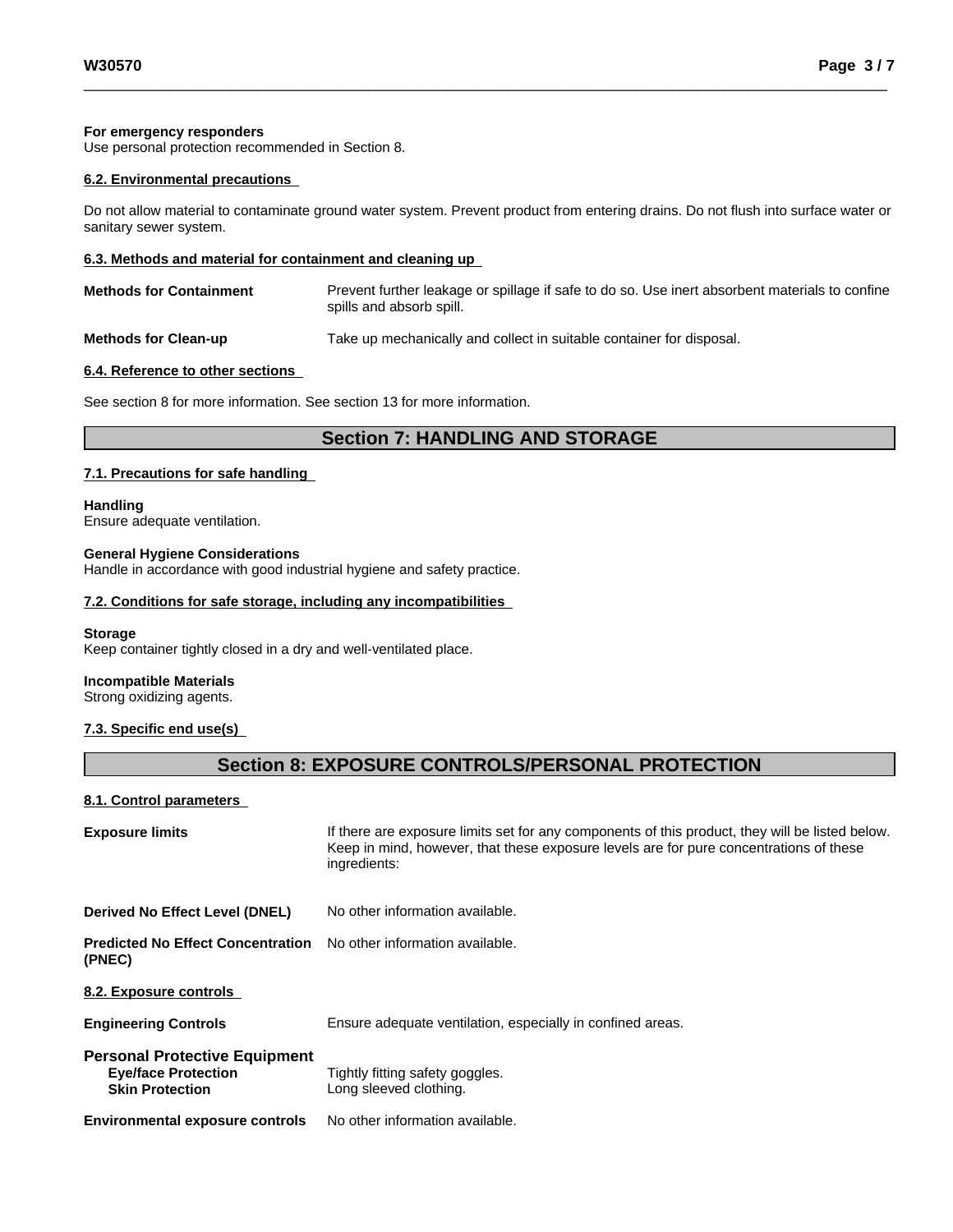# **Section 9: PHYSICAL AND CHEMICAL PROPERTIES**

| 9.1. Information on basic physical and chemical properties |                                |              |
|------------------------------------------------------------|--------------------------------|--------------|
| <b>Physical state</b>                                      | No other information available |              |
| Color                                                      | Clear                          |              |
| Odor                                                       | Slight                         |              |
| <b>Odor Threshold</b>                                      | No other information available |              |
| <b>Property</b>                                            | <b>Values</b>                  | Remarks • Me |
| pН                                                         | No other information available |              |
| Melting point / freezing point                             | No other information available |              |
| <b>Boiling Point/Range</b>                                 | 310 °C                         |              |
| <b>Flash Point</b>                                         | 235 °C                         |              |
| <b>Evaporation Rate</b>                                    | No other information available |              |
| Flammability (solid, gas)                                  | No other information available |              |
| <b>Flammability Limit in Air</b>                           |                                |              |
| <b>Upper flammability limit:</b>                           | No other information available |              |
| Lower flammability limit:                                  | No other information available |              |
| Vapor pressure                                             | No other information available |              |
| <b>Vapor Density</b>                                       | No other information available |              |
| <b>Relative density</b>                                    | <1.0                           |              |
| <b>Water Solubility</b>                                    | No other information available |              |
| Solubility in other solvents                               | No other information available |              |
| <b>Partition coefficient</b>                               | No other information available |              |
| <b>Autoignition Temperature</b>                            | No other information available |              |
| <b>Decomposition temperature</b>                           | No other information available |              |
| Kinematic viscosity @40C                                   | No other information available |              |
| <b>Dynamic viscosity</b>                                   | No other information available |              |
| <b>Explosive Properties</b>                                | No other information available |              |
| <b>Oxidizing Properties</b>                                | No other information available |              |
| 9.2. Other information                                     |                                |              |
| Softening Point                                            | No other information available |              |
| Molecular Weight                                           | No other information available |              |
| Volatiles, % Vol                                           | No data available              |              |
| <b>Density</b>                                             | No other information available |              |
| <b>Bulk Density</b>                                        | No other information available |              |
|                                                            |                                |              |

### **Property • Method**

# **Section 10: STABILITY AND REACTIVITY**

#### **10.1. Reactivity**

No data available.

#### **10.2. Chemical stability**

Stable under normal conditions. Hazardous polymerization does not occur.

Explosion Data Sensitivity to static discharge None.

#### **10.3. Possibility of hazardous reactions**

#### **Possibility of Hazardous Reactions** None under normal processing.

#### **10.4. Conditions to avoid**

Heat, flames and sparks.

#### **10.5. Incompatible materials**

Strong oxidizing agents.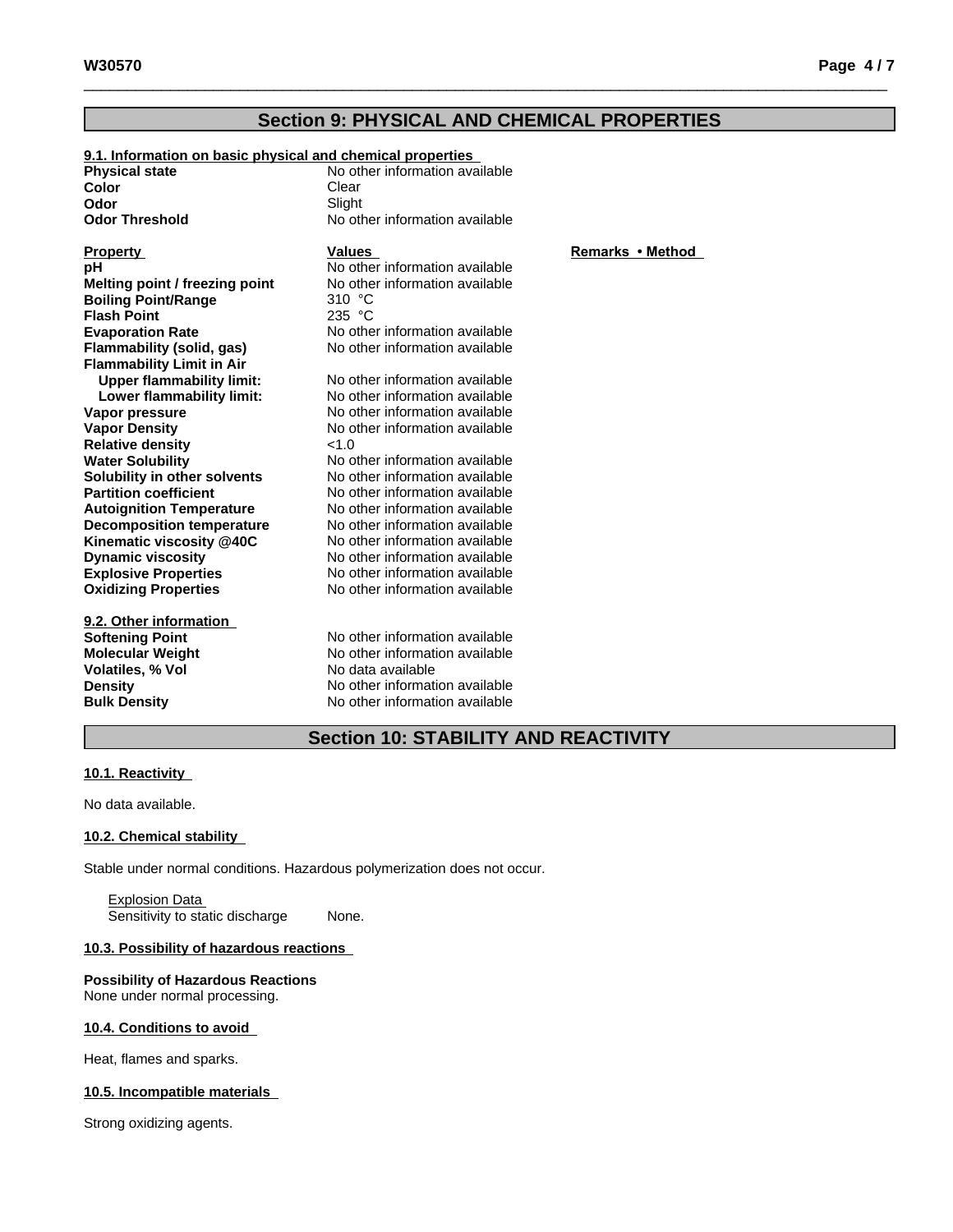#### **10.6. Hazardous decomposition products**

Hydrocarbons. Carbon monoxide. Hydrogen sulfide (H2S) may be produced above 250° F (121° C).

## **Section 11: TOXICOLOGICAL INFORMATION**

#### **11.1. Information on toxicologicaleffects**

#### **Acute Toxicity**

#### **Product Information**

Product does not present an acute toxicity hazard based on known or supplied information.

| <b>Inhalation</b>   | No data available. |
|---------------------|--------------------|
| <b>Eve Contact</b>  | No data available. |
| <b>Skin Contact</b> | No data available. |
| Ingestion           | No data available. |

#### **Unknown acute toxicity**

100% of the mixture consists of ingredient(s) of unknown toxicity. 100 % of the mixture consists of ingredient(s) of unknown acute oral toxicity. 100 % of the mixture consists of ingredient(s) of unknown acute dermal toxicity. 100 % of the mixture consists of ingredient(s) of unknown acute inhalation toxicity (gas). 100 % of the mixture consists of ingredient(s) of unknown acute inhalation toxicity (vapor). 100 % of the mixture consists of ingredient(s) of unknown acute inhalation toxicity (dust/mist).

| <b>Skin Corrosion/Irritation</b>  | No other information available. |
|-----------------------------------|---------------------------------|
| Serious eye damage/eye irritation | No other information available. |
| Sensitization                     | No other information available. |
| <b>Mutagenic Effects</b>          | No other information available. |
| <b>Carcinogenic Effects</b>       | No other information available. |
|                                   |                                 |

| <b>Reproductive Effects</b>     | No other information available. |
|---------------------------------|---------------------------------|
| <b>STOT - single exposure</b>   | No other information available. |
| <b>STOT - repeated exposure</b> | No other information available. |
| <b>Aspiration hazard</b>        | No other information available. |

# **Section 12: ECOLOGICAL INFORMATION**

#### **12.1. Toxicity**

Unknown Aquatic Toxicity 100 % of the mixture consists of components(s) of unknown hazards to the aquatic environment

#### **12.2. Persistence and degradability**

No other information available.

#### **12.3. Bioaccumulative potential**

No other information available.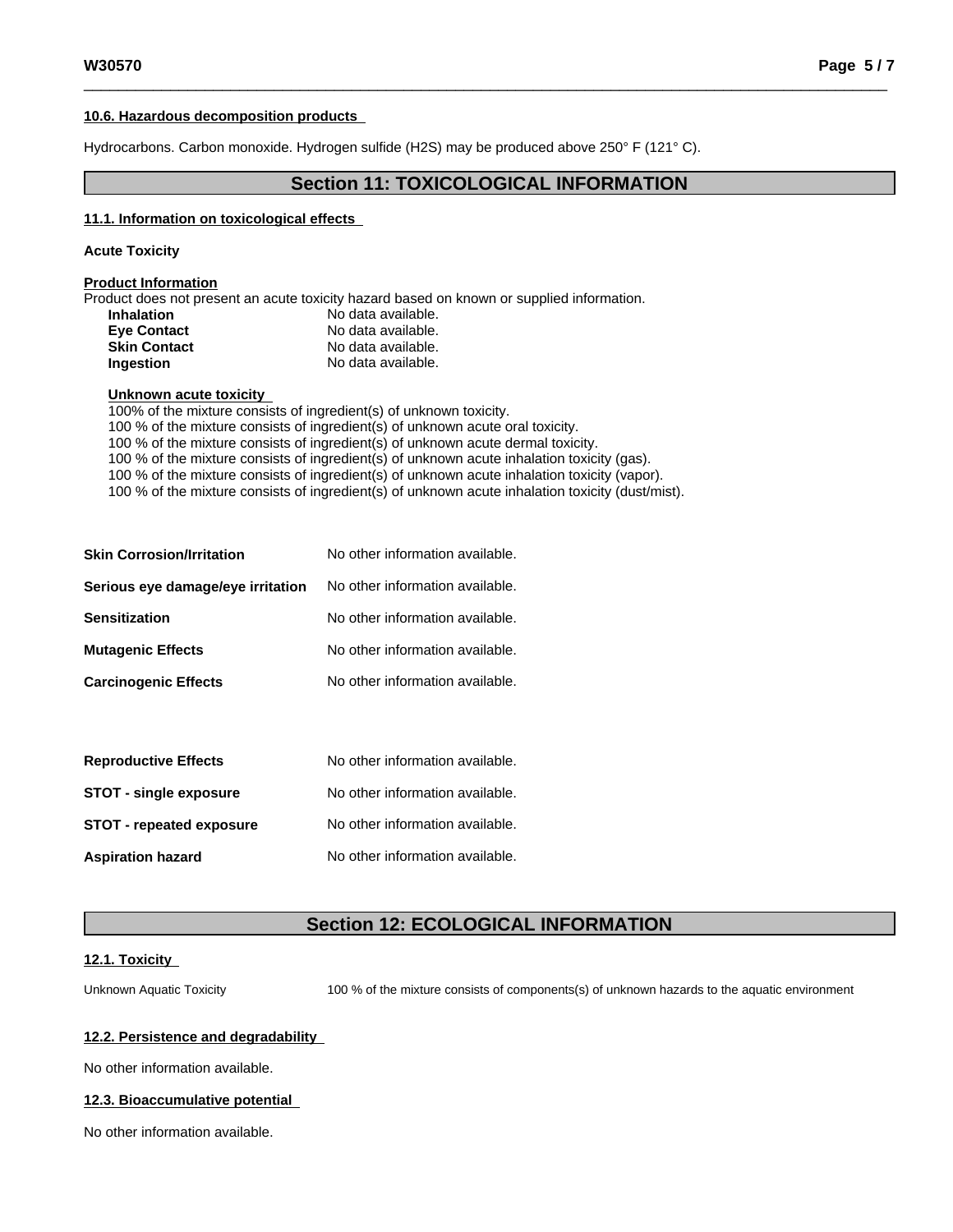#### **12.4. Mobility in soil**

#### **Mobility in soil**

No other information available.

### **12.5. Results of PBT and vPvB assessment**

No other information available.

#### **12.6. Other adverse effects**

# **Section 13: DISPOSAL CONSIDERATIONS**

#### **13.1. Waste treatment methods**

| Waste from Residues / Unused | Dispose of in accordance with local |
|------------------------------|-------------------------------------|
| <b>Products</b>              |                                     |

**Contaminated Packaging** Empty containers should be taken forlocal recycling, recovery or waste disposal.

regulations.

# **Section 14: TRANSPORT INFORMATION**

#### **IMDG/IMO**

| <b>14.1 UN-No</b>                                                  | Not Regulated  |
|--------------------------------------------------------------------|----------------|
| 14.2 Proper Shipping Name                                          | Not Regulated  |
| 14.3 Hazard Class                                                  | Not Regulated  |
| 14.4 Packing Group                                                 | Not Regulated  |
| <b>14.5 Marine Pollutant</b>                                       | Not applicable |
| <b>14.6 Special Provisions</b>                                     | None           |
| 14.7 Transport in bulk according to No other information available |                |
| Annex II of MARPOL 73/78 and the                                   |                |
| <b>IBC Code</b>                                                    |                |
|                                                                    |                |
| <b>RID</b>                                                         |                |
| <b>14.1 UN-No</b>                                                  | Not Regulated  |
| 14.2 Proper Shipping Name                                          | Not Regulated  |
| 14.3 Hazard Class                                                  | Not Regulated  |
| 14.4 Packing Group                                                 | Not Regulated  |
| 14.5 Environmental hazard                                          | Not applicable |
| <b>14.6 Special Provisions</b>                                     | <b>None</b>    |
|                                                                    |                |
| <b>ADR</b>                                                         |                |
| 14.1 UN-No                                                         | Not Regulated  |
| 14.2 Proper Shipping Name                                          | Not Regulated  |
| 14.3 Hazard Class                                                  | Not Regulated  |
| 14.4 Packing Group                                                 | Not Regulated  |
| 14.5 Environmental hazard                                          | Not applicable |
| <b>14.6 Special Provisions</b>                                     | None           |
|                                                                    |                |
| IATA                                                               |                |
| <b>14.1 UN-No</b>                                                  | Not Regulated  |
| 14.2 Proper Shipping Name                                          | Not Regulated  |
| 14.3 Hazard Class                                                  | Not regulated  |
| 14.4 Packing Group                                                 | Not Regulated  |
| 14.5 Environmental hazard                                          | Not applicable |
| <b>14.6 Special Provisions</b>                                     | None           |
|                                                                    |                |